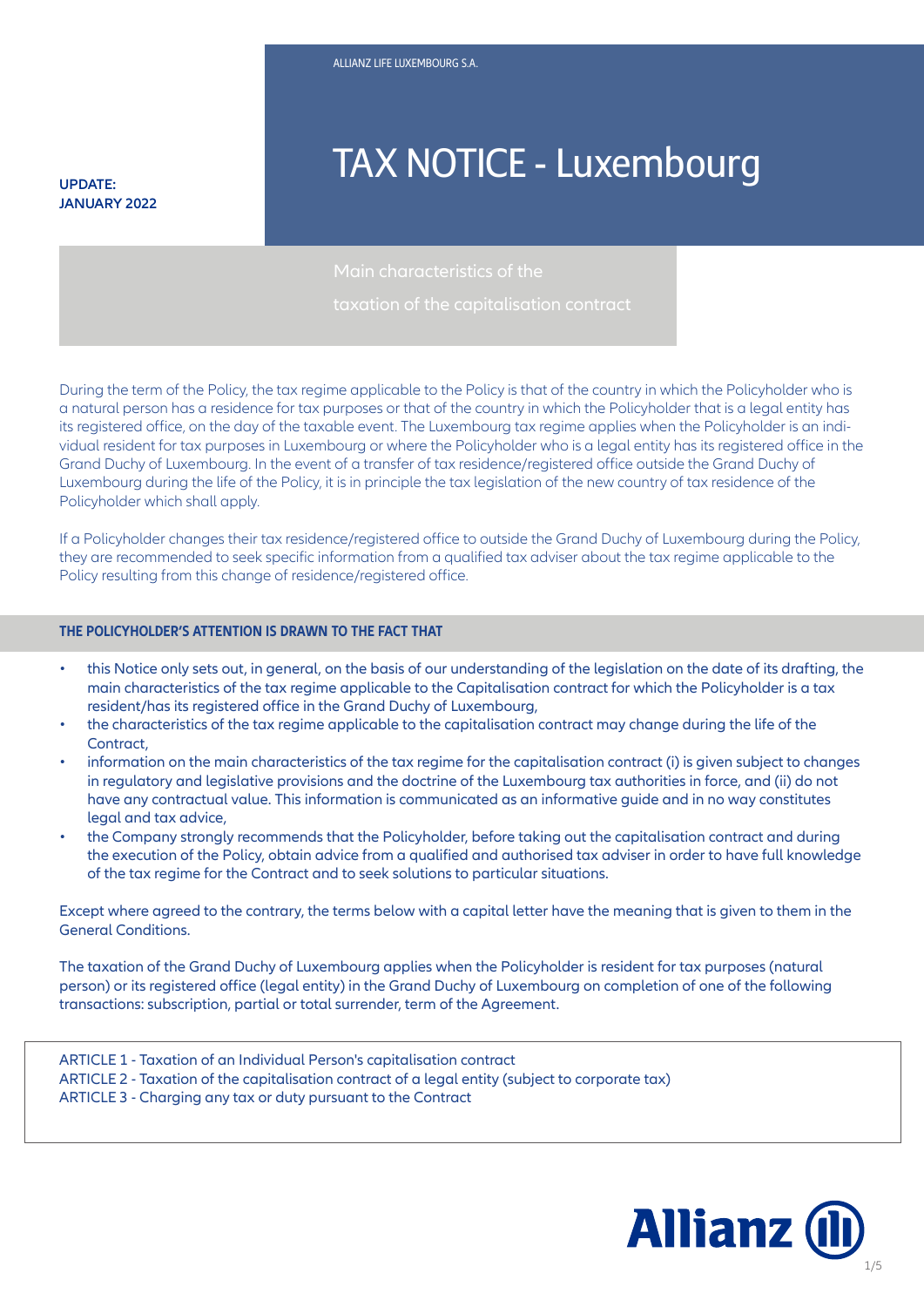# **ARTICLE 1 - TAXATION OF AN INDIVIDUAL PERSON'S CAPITALISATION CONTRACT**

#### ARTICLE 1.1 - TAXATION AND NON-DEDUCTIBILITY OF PREMIUMS PAID

Premiums paid under a capitalisation contract are not subject to any tax.

Premiums paid under a capitalisation contract which does not guarantee one of the risks listed in Article 111 (1) of the amended Luxembourg law of 4 December 1967 concerning income tax (L.I.R.) (risks in the event of life, death, accident, disability, sickness or civil liability) are not deductible for tax purposes.

#### ARTICLE1.2 TAXATION AT THE TIME OF THE SURRENDER/ END OF THE CONTRACT

In the event of total or partial surrender of the Policy or at the end of the Policy, the surrender value affected by the Policyholder shall be subject to income tax only for the part exceeding the equivalent value of the premiums paid by the Policyholder.

A distinction must be made depending on the type of options offered for investment by the Policy.

#### ARTICLE 1.2.1 EURO-DENOMINATED FUND (if the contract offers Euro-denominated Fund as underlying asset)

The surrender value is equal to the sum of (i) the initial premium plus the additional premiums (the 'Premiums'), (ii) the guaranteed interest on the Premiums accrued but not yet paid and (iii) the earnings bonus not yet paid.

The countervalue of the Premiums does not constitute income for the purposes of Luxembourg tax law.

The portion of the surrender value representing guaranteed interest on the Premiums paid by the taxpayer must be categorised in Luxembourg as interest resulting from movable capital taxable in Luxembourg.

As regards the portion of the surrender value representing the earnings bonus not yet paid, this would probably have to be categorised as a capital gain.

Under article 99 of the L.I.R., capital gains are taxed where they are made on movable assets resulting among others from speculative operations. Constituting a speculative operation is the realisation of movable assets when the interval between acquisition or constitution (i.e. conclusion of the Policy) and realisation (i.e. surrender) is less than six (6) months. In such a situation, the earnings bonus not yet paid will be a profit from speculation (i.e. capital gain) subject to Luxembourg tax.

However, when the interval between acquisition or constitution (i.e. conclusion of the policy) and realisation (i.e. surrender) is greater than six (6) months, the profit would constitute a capital gain outside the scope of article 99 of the L.I.R. and thus generally not subject to Luxembourg tax.

#### ARTICLE 1.2.2 UNIT-LINKED UNDERLYING FUNDS

The surrender value is equal to the number of units held in respect of each Fund divested at the end/day of surrender, multiplied by the net asset value of each Fund, on the value date corresponding to the surrender transaction or at the end, as the case may be.

The difference between the surrender value and the initial premium plus additional premiums would generally release either a capital gain or a loss, which, under article 102bis paragraph 14 of the L.I.R., would be deductible from the positive income under the same article (i.e. the profits from speculation resulting from realisation of movable or immovable assets, when the interval between acquisition or constitution and realisation is less than six (6) months for movable assets and less than two (2) years for immovable assets).

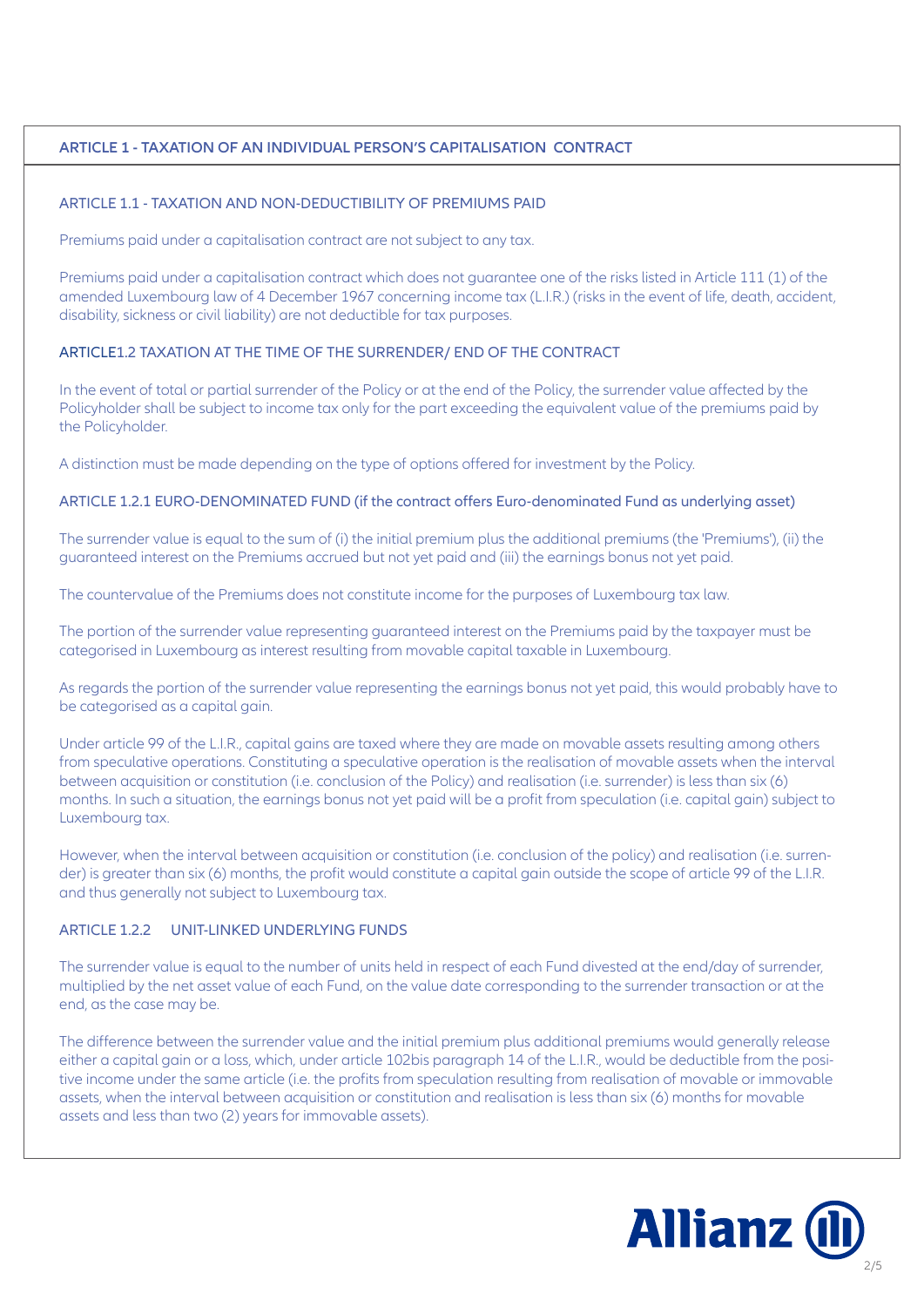The realised capital gain could be described:

- or as taxable speculation profit as defined above, if the surrender takes place within six (6) months of the conclusion of the Policy (not exempt in accordance with Article 115 paragraph 17 L.I.R.),
- or as a non-taxable capital gain, if the surrender takes place outside the six (6) months of the conclusion of the Policy.

#### ARTICLE 1.3 TAXATION IN CASE OF DEATH OF THE POLICYHOLDER

The beneficiary of the capitalisation policy is the Policyholder. In the event of the Policyholder's death, the Policy will be included in the Policyholder's estate and will not therefore be subject to inheritance tax provided the heir is:

- a direct descendant or ascendant of the Policyholder (child, grandchild, great-grandchild, parent, grandparent, great-grandparent). This exemption is, however, limited to the legal share, i.e. the share obtained by the heir on the basis of the inheritance specified by law (article 24 of the law of 27 December 1817 on the collection of death duties as a preferential right of the Public Treasury). The so-called non-legal share is taxed either at 2.5% or 5% depending on the situation;
- or
- the surviving spouse or partner bound by a declaration of partnership registered for at least three (3) years before the opening of the estate.

In all other cases, inheritance taxes may apply. Marginal tax rates vary from 6% to 48% in light of the family relationship and the amount collected.

In the event of the death of a Luxembourg resident, the Company is required to inform the Registration and Domains Administration of the existence of the capitalisation contract in accordance with Article 16 of the amended Luxembourg law of 28 January 1948 aimed at ensuring the correct and exact collection of registration and inheritance taxes.

## **ARTICLE 2 - TAXATION OF A CAPITALISATION CONTRACT BELONGING TO A LEGAL ENTITY**

The Policyholder's attention is drawn to the fact that this Article 2 sets out solely, in general terms, the main characteristics of the tax regime applicable at the time of surrender of the Policy, which is a capitalisation policy not covered by articles 111 and 115 paragraph 17 of the L.I.R.

A distinction must be made depending on the type of options offered for investment by the Policy.

## ARTICLE 2.1 EURO-DENOMINATED FUND (if the contract offers Euro-denominated Fund as underlying asset)

The Surrender Value is equal to the sum of the (i) Premiums, (ii) Interest and (iii) Capital Gains.

For the Policyholder, the portion of the surrender value corresponding to the Premiums is exempt, whereas the portion of the surrender value corresponding to the proceeds of the Policy (Interest and Capital Gains) constitutes taxable income for the Policyholder.

Pursuant to the principle of linking the tax balance sheet to the commercial balance sheet (Article 40 L.I.R.), the proceeds of the Policy are taxable in respect of the financial year in which they were recorded.

In general terms, the Policyholder's taxable profit is constituted by the positive difference between (i) the sum of the proceeds of the Policy and the other types of taxable income realised by the Policyholder during the same financial year and (ii) the tax-deductible operating expenses and any tax losses carried forward.

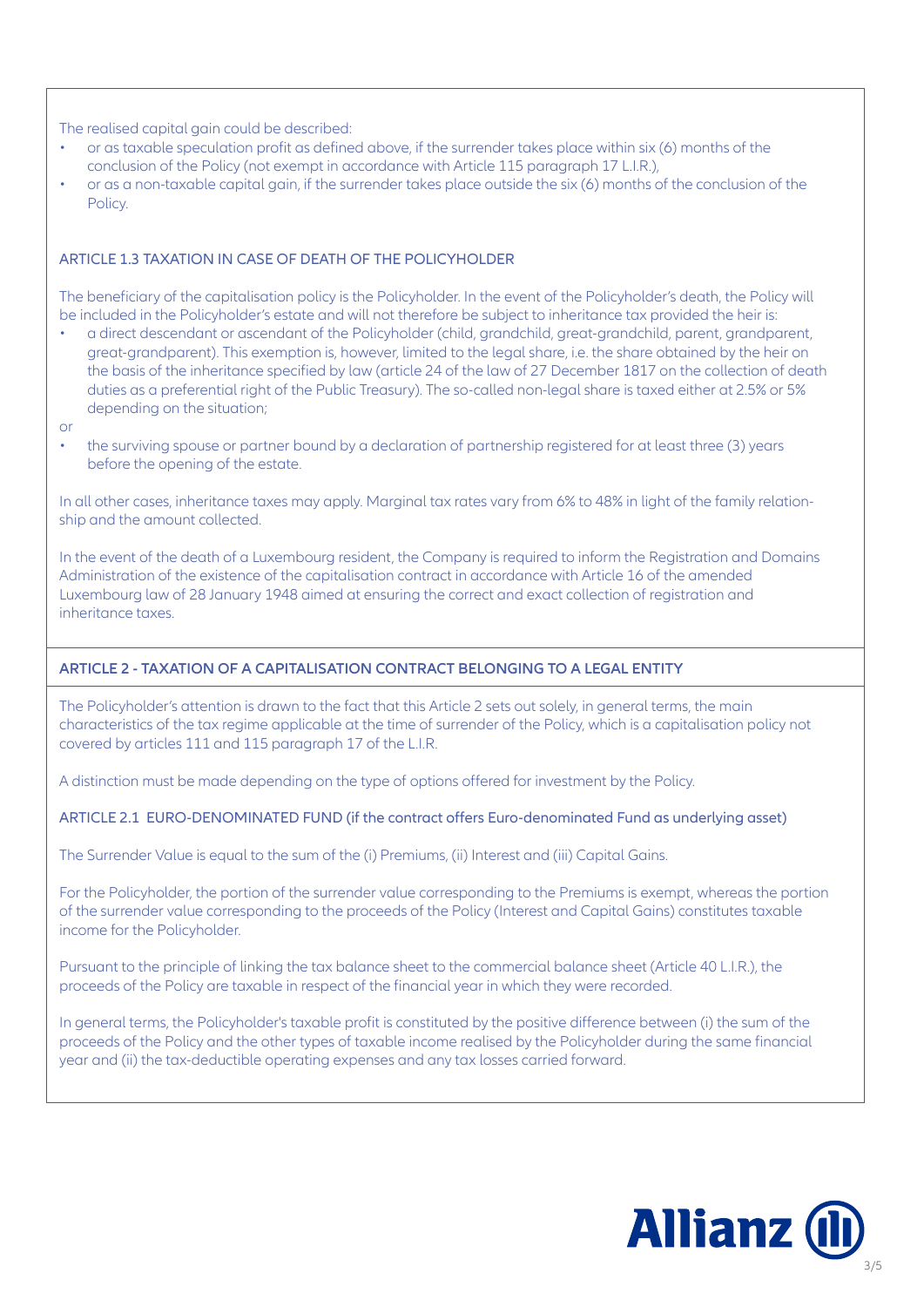The taxable profit is subject to corporate income tax ('IRC and municipal business tax ('ICC') in accordance with the provisions of the L.I.R.

For 2021, the IRC is calculated as follows:

- When the taxable profit is above EUR 200,001: at the rate of 17%.
- When the taxable profit is between EUR 175,001 and EUR 200,000: EUR 26,250 plus a rate of 31% of income exceeding EUR 175,000 shall apply.
- Where the taxable profit does not exceed EUR 175,000: at the reduced rate of 15%.

The IRC is supplemented by a contribution of 7% for the employmen fund (for companies with a taxable profit of more than EUR 200,000, the IRC is increased by 1.19% (7% of 17%)).

The ICC has a rate that varies according to the municipality where the Policyholder's head office is located. For 2021, the rate is 6.75 % for the city of Luxembourg.

For that reason, Policyholders established in Luxembourg City in 2021 shall be taxed at a global rate of:

- 24.94% if they achieve a taxable profit of more than EUR 200,001 or
- EUR 26.250 plus 39.92% of income exceeding EUR 175,000 if it realizes a taxable profit between EUR 175,001 and EUR 200,000
- 22.80% if it realizes a taxable profit not exceeding EUR 175,000.

## ARTICLE 2.2 UNIT-LINKED UNDERLYING FUNDS

The surrender value is equal to the number of units held in respect of each Fund divested at the end/day of surrender, multiplied by the net asset value of each Fund, on the value date corresponding to the surrender transaction or at the end, as the case may be.

The difference between the surrender value and the initial premium plus the additional premiums releases either a taxable capital gain in accordance with the aforementioned rules or a tax-deductible loss for the Policyholder.

The applicable tax is the same as for Euro-denominated Fund.

## ARTICLE 2.3 WEALTH TAX

Some Luxembourg legal entities are subject to wealth tax and the value of the capitalisation contract could fall under the determination of the entity's unit value for the purpose of determining its wealth tax.

The rates of wealth tax (IF) are as follows:

- 0,5% on the part of the net wealth less than or equal to EUR 500,000,000 on 1 January;
- 0.05% on the part of the net wealth greater than EUR 500,000,000 on 1 January.

According to Article 14 of the amended Act of 16 October 1934 on the valuation of assets and securities, the amount to be taken into account would be the surrender value of the capitalisation contract as of 1 January when it is known.

There is a minimum wealth tax payable based on the company's balance sheet total. The minimum IF may be EUR 535 for a balance sheet total of less than EUR 350,000 to EUR 32,100 for a balance sheet total exceeding EUR 30,000,000 in 2021. The IRC can be deducted from the minimum IF to pay. In the event that the company has more than 90% of financial assets and a balance sheet total of more than EUR 350,000, the minimum IF is EUR 4,815 in 2021.

## **ARTICLE 3 – CHARGING ANY TAX OR DUTY PURSUANT TO THE POLICY**

Any tax or duty that may be applicable to the underlying assets of the capitalisation contract shall be deducted from the value achieved by the relevant underlying asset.

Any tax or duty to which the Policy may be subject (including following a future change in legislation) and for which charging by the Company is not prohibited shall be deducted from the benefits due pursuant to the Policy.